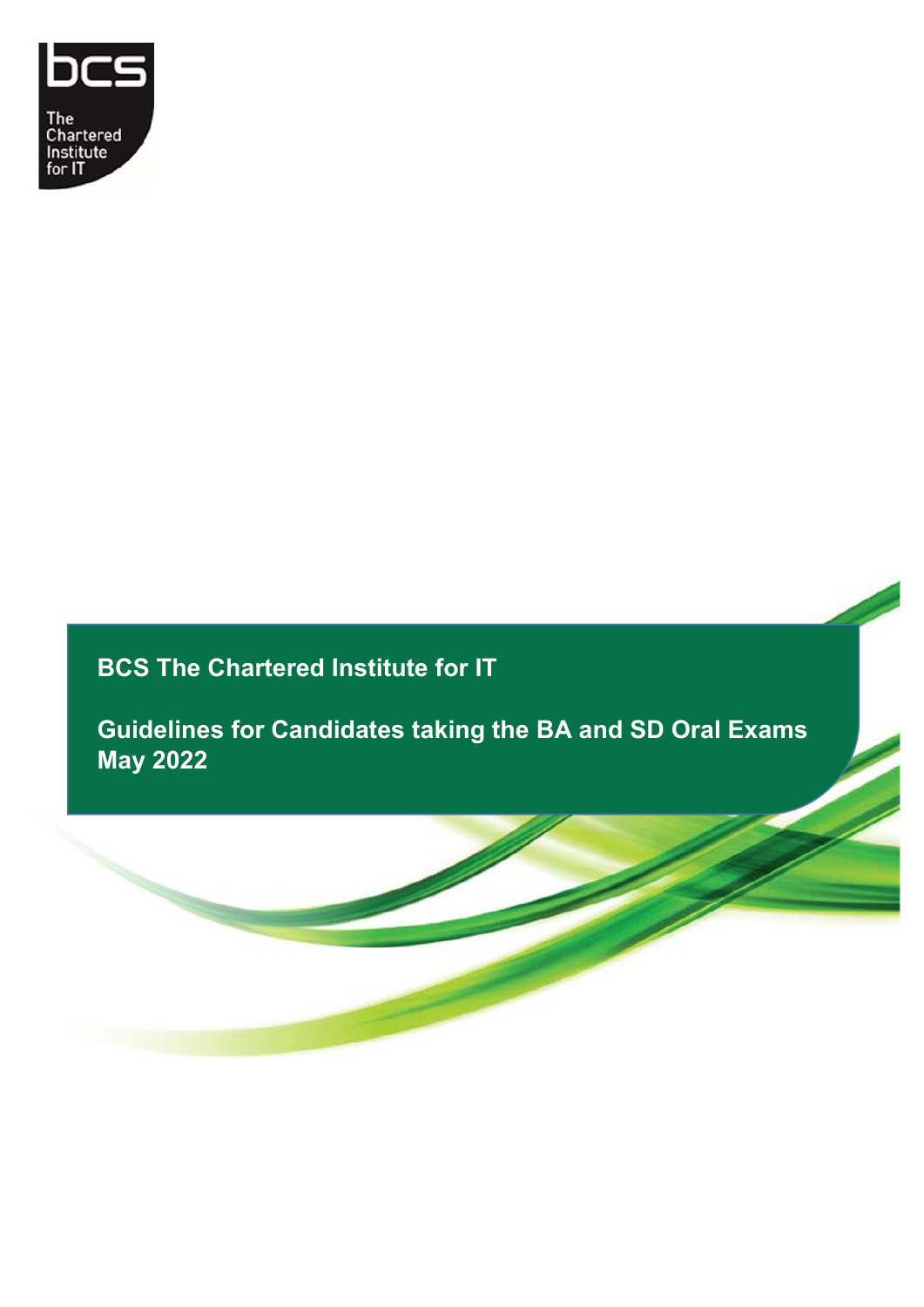# Contents

| 1. |  |
|----|--|
| 2. |  |
| 3. |  |
| 4. |  |
| 5. |  |
| 6. |  |
| 7. |  |
| 8. |  |
| 9. |  |
|    |  |
|    |  |
|    |  |
|    |  |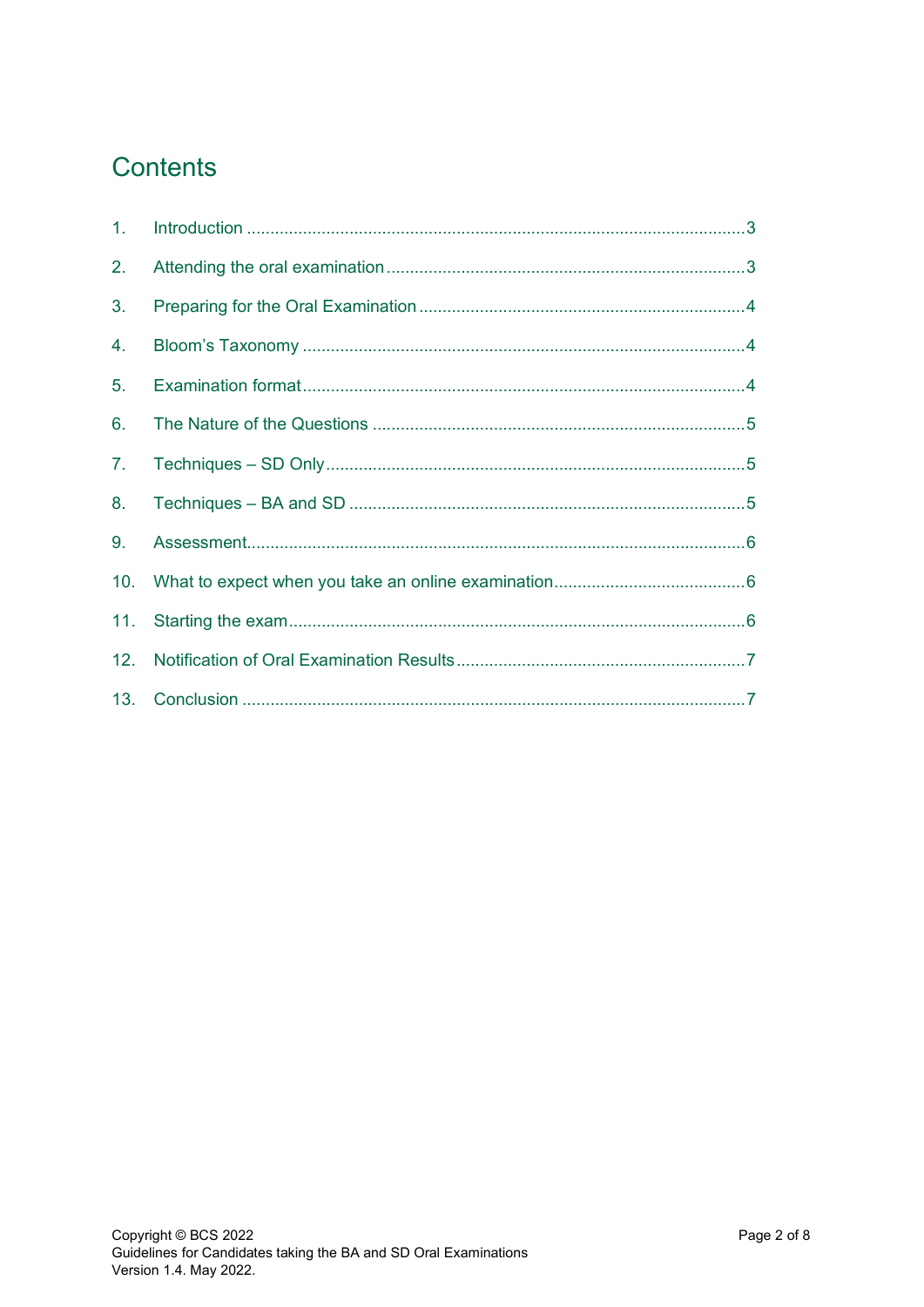#### <span id="page-2-0"></span>**1. Introduction**

The Business Analysis (BA) and Solution Development (SD) oral examinations are the final element of the programme to gain the BCS International Diploma Certification.

To take the oral examination, you need to have sat and passed:

- one examination for each of the two core certificate modules.
- one examination for a module selected from the set of knowledge-based specialist certificate modules.
- one examination for a module selected from the set of practitioner specialist certificate modules.

#### <span id="page-2-1"></span>**2. Attending the oral examination**

Two weeks before you are due to sit your exam, you will receive an email confirming your booking and a link to your online meeting via Teams.

Please ensure you log in to your meeting at least 15 minutes before your examination.

You should consider the oral examination a business interview and dress accordingly. Part of the oral examination considers your professionalism and ability to work with staff at all levels in an organisation. Accordingly, your ability to communicate effectively is also considered.

Please note that sometimes delays occur during the oral examination session therefore your examination may begin later than the scheduled start time. It is advisable to consider this when scheduling your examination. If you are unable to attend your exam, please let BCS/Training Provider know as soon as possible.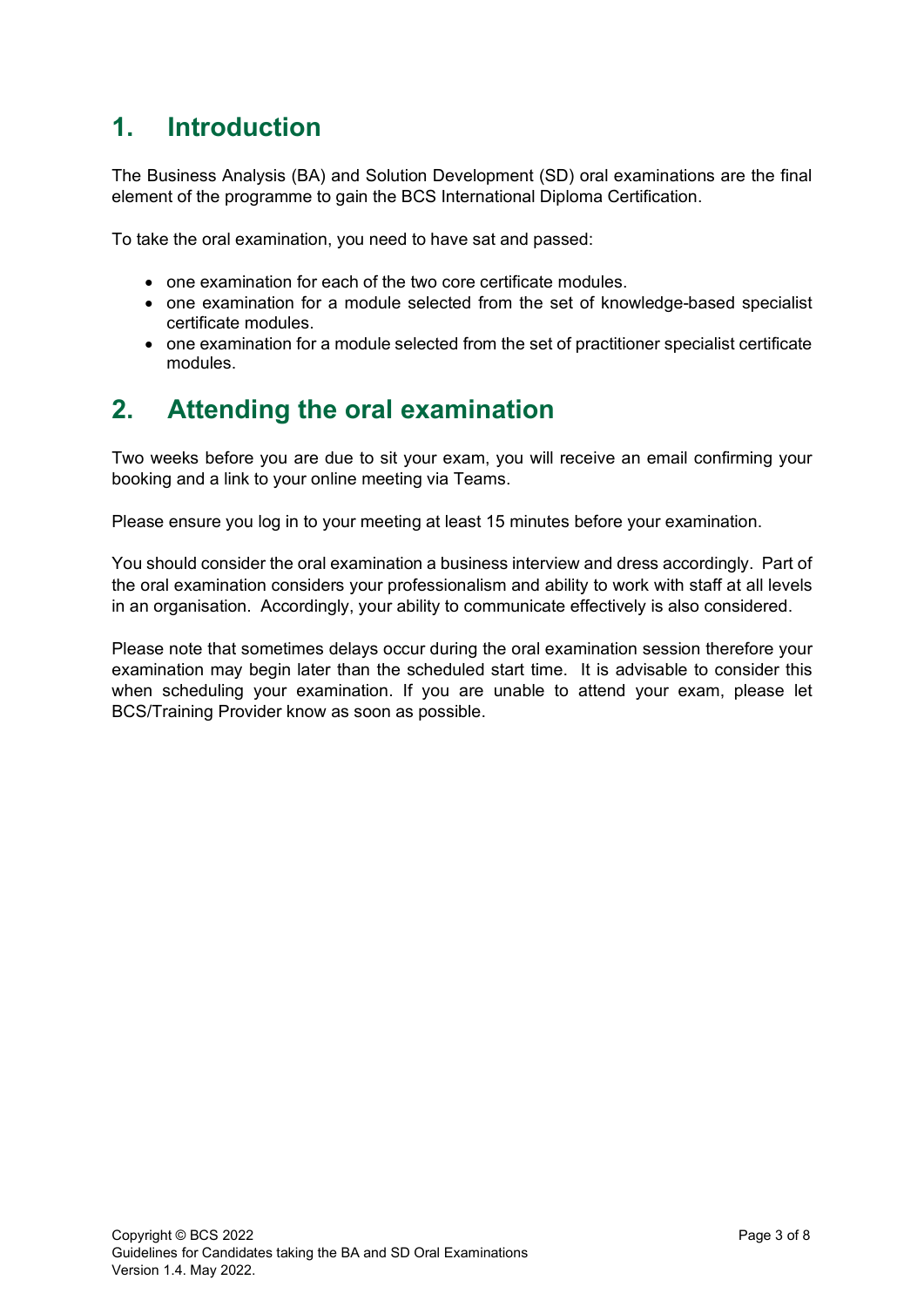### <span id="page-3-0"></span>**3. Preparing for the Oral Examination**

The oral examination is based upon the latest syllabus. The syllabus sets out the topic areas that may be covered in the oral examination. It is your responsibility to prepare for the oral examination and to ensure that you have enough knowledge of the topics in the syllabus.

Although the Oral Examination Preparation Days, offered by Accredited Training Providers are not mandatory it is strongly recommended that you attend one so that you get a better understanding of what the actual oral examination will be like. It will also help you understand the rationale of the oral examiner's questioning.

Please note that the oral examination may contain subjects you have not encountered during your previous study; the oral examiners may examine you on these topics in the oral examination.

#### <span id="page-3-1"></span>**4. Bloom's Taxonomy**

- Each section of the syllabus is allocated a Knowledge (K) level. These are based on Bloom's taxonomy of knowledge in the cognitive domain and can be broadly interpreted as follows:
- K1 Remember
- K2 Understand
- K3 Apply
- K4 Analyse
- K5 Synthesise
- K6 Evaluate

The Knowledge Levels are explained in greater detail in the relevant syllabus.

## <span id="page-3-2"></span>**5. Examination format**

The oral examination will last up to 50 minutes and be conducted by two examiners. You need to log into Microsoft Teams using the log-in link provided in the invitation.

- 1. Once you are logged in you will remain in the virtual lobby until you are invited into the exam session by the examiners.
- 2. There will be two examiners present during the exam.
- 3. The examiners will introduce themselves and ask you to show them your photographic ID.
- 4. You will be asked to sweep your laptop around the room so that the examiners can check your environment is suitable and no exam material is visible.
- 5. The examiners will start asking you about your experience.
- 6. The first examiner will ask questions; this should last approximately 25 minutes.
- 7. The second examiner will ask questions; this should last approximately 25 minutes.
- 8. The oral examination will finish.
- 9. You will leave the session.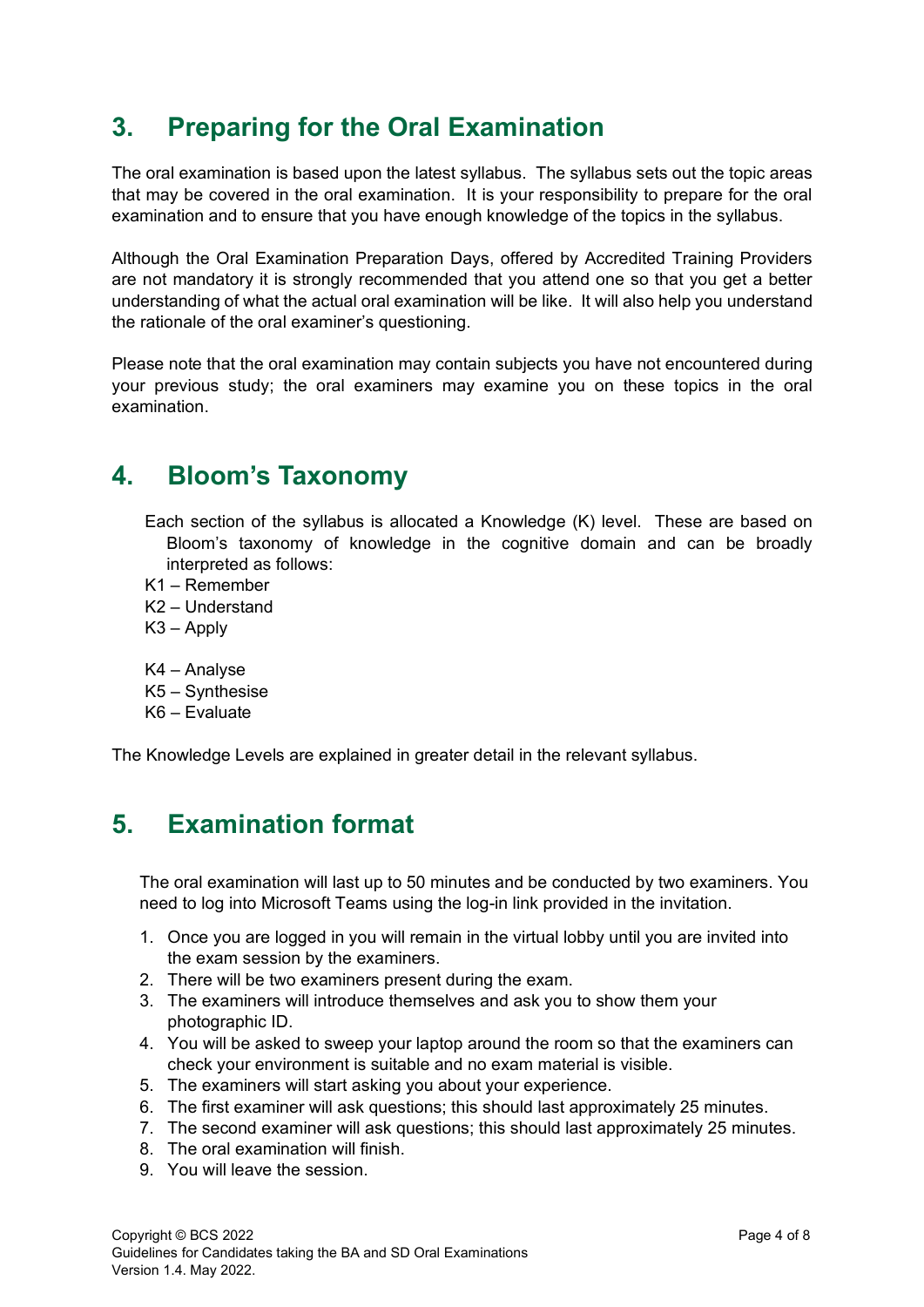## <span id="page-4-0"></span>**6. The Nature of the Questions**

The new oral examination syllabus was introduced in March 2022 and a period of transition from the old to the new syllabus is in place until  $31<sup>st</sup>$  August, when the old syllabus (V3.0) will be withdrawn. The transition period is being carefully managed by the oral examiners so that candidates and training providers are not adversely affected. Accordingly, examiners will **NOT** ask questions relating to topics introduced in the new syllabus (V3.3), unless a candidate references a technique or concept from the new syllabus when answering a question. In this case, the examiners will determine if this is an acceptable response and decide if further discussion is needed. Similarly, examiners will not ask questions about a topic that is not within the new version of the syllabus but will discuss this if it is introduced by a candidate and is relevant to the question posed. With effect from 1 September, all candidates must prepare for their oral examination using the new syllabus, as the old syllabus will be invalid at that point.

The questions asked by the oral examiner will require you to discuss and apply the topics in the oral examination syllabus. They may require you to demonstrate knowledge of a specific subject area, or to apply knowledge to a given scenario. The questioning may cover a topic in overview or may require more detailed knowledge. The questions are designed to explore the interconnections between the different subjects and to examine your ability to apply techniques or combinations of techniques to different situations.

The examiners are looking for you to demonstrate the following aspects of performance:

- knowledge of the key principles and content of the subjects in the syllabus.
- the part each of the techniques and concepts plays.
- how you might apply the techniques and concepts in the workplace.
- the purpose of the techniques and concepts.

While you may be involved in using some of the techniques in the workplace, you should avoid turning every question into a description of your own organisation. It is important that you demonstrate an ability to take a broader perspective regarding the techniques and concepts. The examiners will be looking for this broader perspective when considering your responses to their questions.

#### <span id="page-4-1"></span>**7. Techniques – SD Only**

As part of your modules, you will have covered a specific systems development life cycle approach (e.g. waterfall or agile) and the specific techniques that may support the chosen life cycle approach (e.g. Structured or object oriented). The core module, "Systems Modelling Techniques" may be taken using either structured or UML models. Your oral examiners will be aware of which version of the exam you have passed and will only expect you to know about the models covered in that version.

#### <span id="page-4-2"></span>**8. Techniques – BA and SD**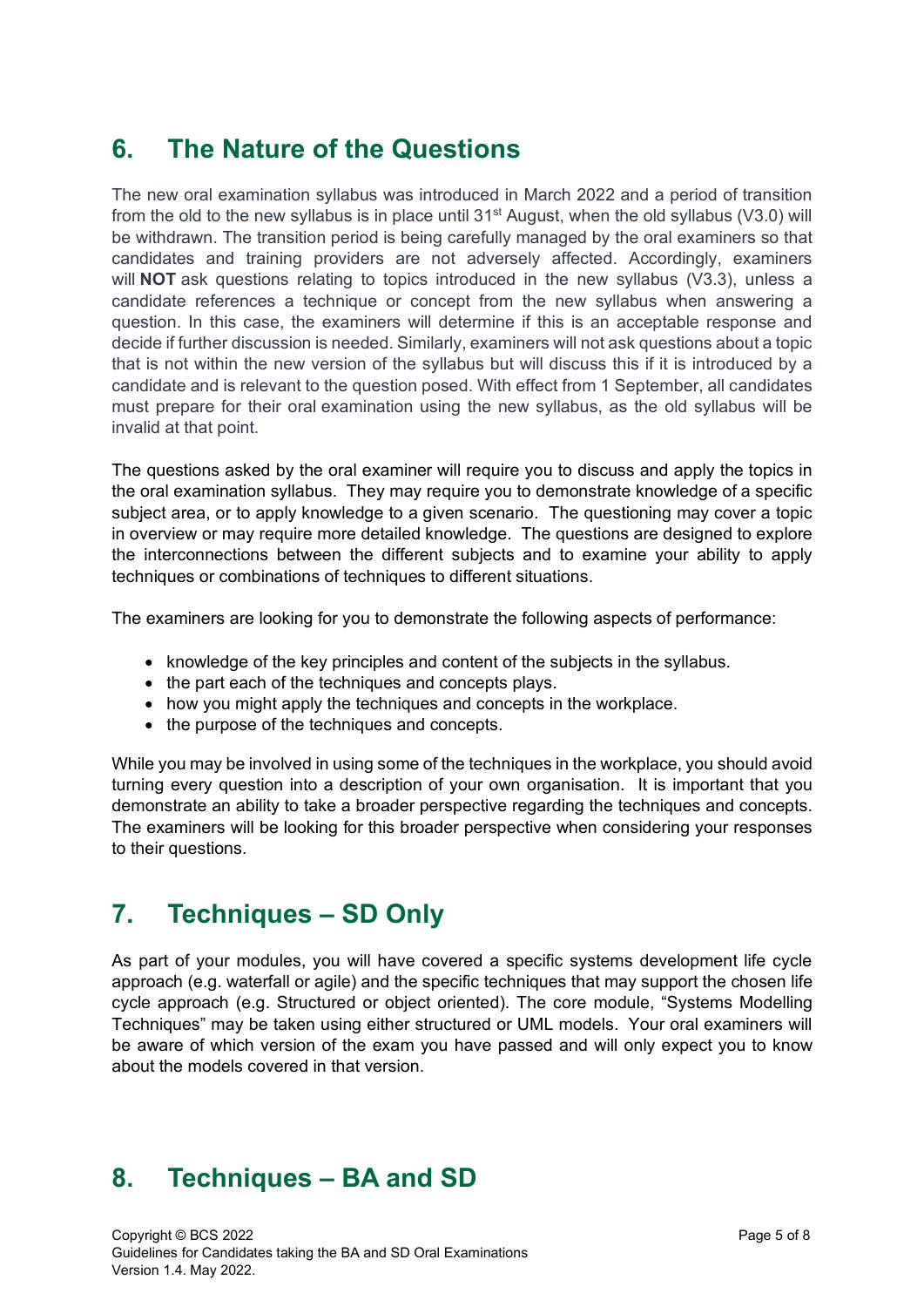You will not be asked to draw any models relating to a case study scenario, but you may be asked for your opinion of their usefulness and relevance. You will be expected to understand how the range of techniques relevant to the Diploma may be used, when you would use them and how they could help you.

#### <span id="page-5-0"></span>**9. Assessment**

The examiners will assess your performance in each section of the oral examination syllabus. They also include assessment of your competence in logical reasoning, communication, and professionalism. The oral examiners comment on any specific areas of weakness demonstrated by candidates who fail the oral examination.

#### <span id="page-5-1"></span>**10. What to expect when you take an online examination**

Oral exams are conducted on Teams and there are several steps to take prior to the day. This is to ensure that you are fully able to access the examination and will not encounter technical difficulties.

Your responsibilities are to ensure:

- You have the relevant IT equipment to carry out the exam, if you require a connectivity test please email **eprofessional@bcs.uk**
- Be logged in at the correct time, ready to commence.
- You have a suitable room to take the exam, the room should be quiet and free from any background distractions – the examiners will ask you to sweep your screen around the room.
- You have suitable photographic ID (driver's license or passport)
- Your mobile phone is switched off and put away and there are no other electronic devices nearby.

#### <span id="page-5-2"></span>**11. Starting the exam**

When commencing the exam, there are key points to consider should technical issues arise:

- If connection cannot be made within 10 minutes of the start time, you will need to contact BCS on *+44 (0) 1793 417 716* or **eprofessional@bcs.uk** . The examination may be terminated depending on the nature of the issue.
- If the examiners are unable to make contact with you, you will receive an email to confirm that the exam has had to be terminated.
- If one examiner loses visual connection, the exam can continue if they still have audio connection and the second examiner has visual connection.
- If visual connection is lost for both examiners for 5 minutes or more, the examination will be terminated.
- If you, the candidate, goes offline for more than 5 minutes once the exam has commenced, then exam conditions have been broken and the exam will be terminated.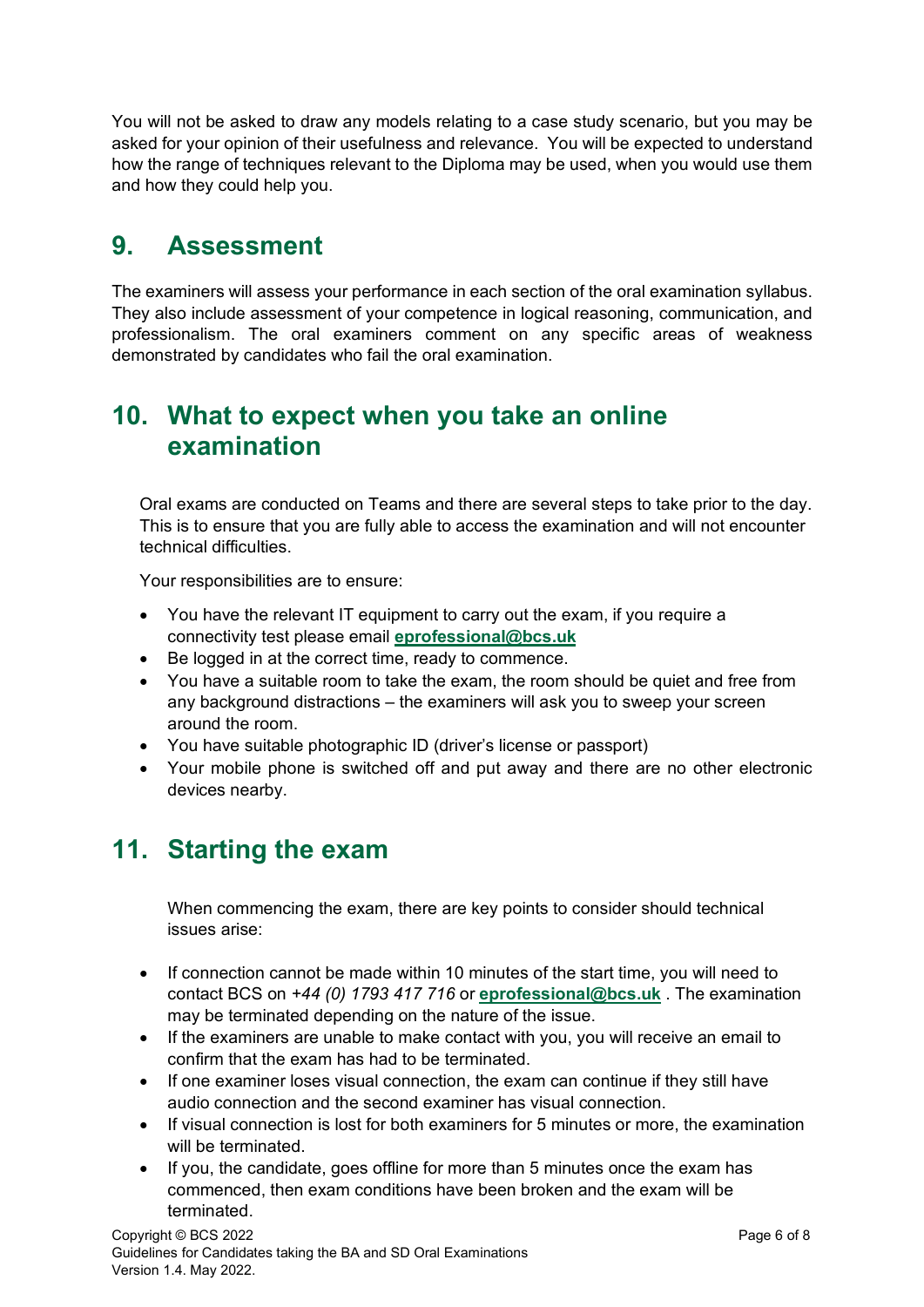- If visual connection cannot be achieved initially by at least one examiner, the examination will not be able to take place.
- If one examiner loses both visual and audio connection the exam may need to be terminated – if all questioning has been competed, then it will continue and the remaining examiner will end the exam.
- If connection is poor and affecting the ability to converse (time lags for example) to such a degree that the examiner decides your performance is being affected, then the exam will need to be terminated.

# <span id="page-6-0"></span>**12. Notification of Oral Examination Results**

You will be notified of your result within two weeks of the date of the interview. The examiners will not issue verbal results on the day of the oral examination. If you fail the oral examination, you will be given brief feedback on the areas of weakness.

## <span id="page-6-1"></span>**13. Conclusion**

The oral examination is an assessment of your suitability to work as a Business Analyst or part of a System Development Team. The award of the Diploma signifies that you have successfully demonstrated the ability to conduct Business Analysis/Systems Development work. The Diploma is intended to provide an employer with an assurance that an individual will be able to work successfully, albeit with some supervision in the role of a Business Analyst/Solution Development position.